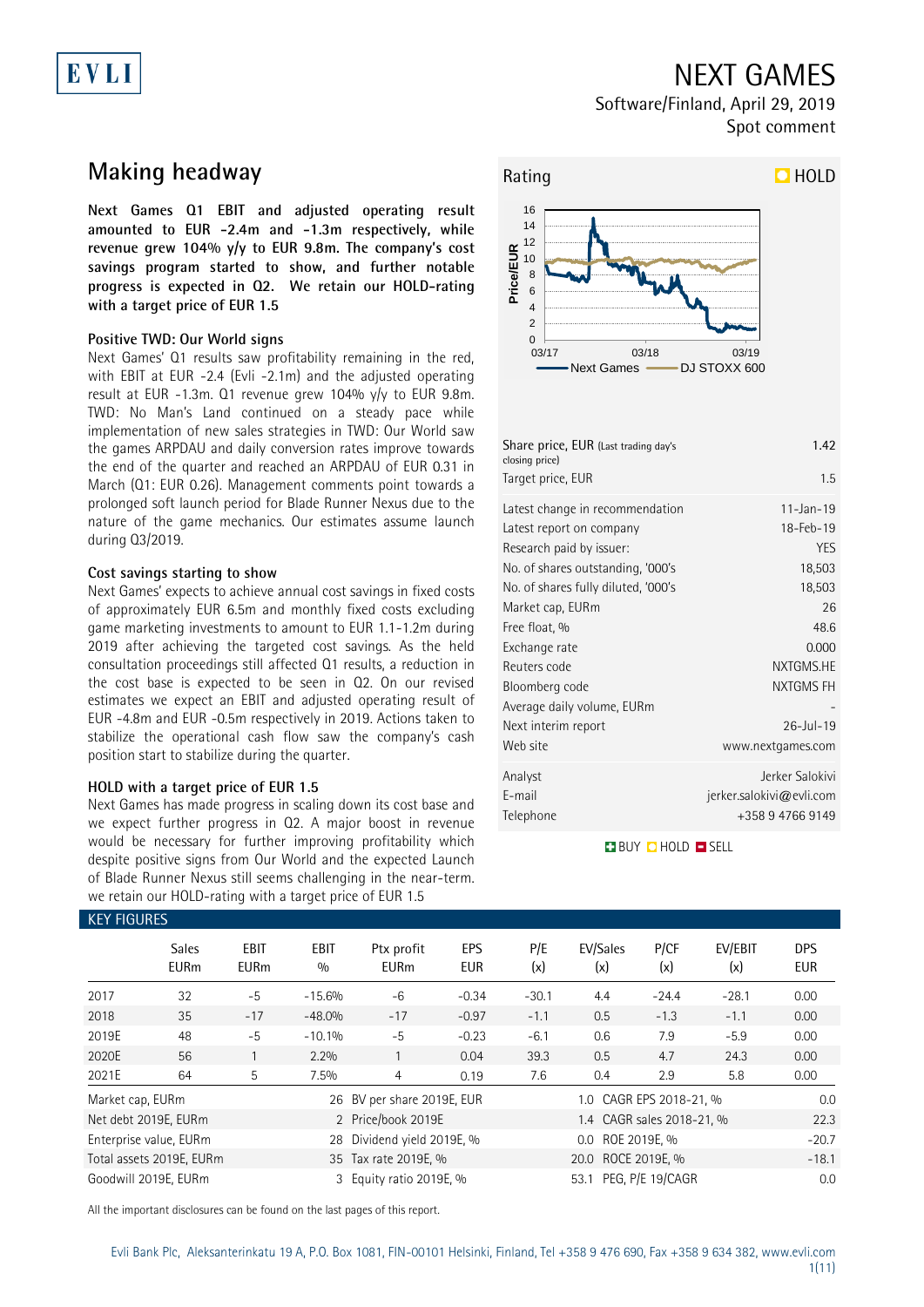Software/Finland, April 29, 2019 Spot comment

| <b>Next Games</b>         | 2017    | Q1/18  | Q2/18  | Q3/18   | Q4/18  | 2018    | Q1/19  |        | 02/'19E 03/'19E 04/'19E 2019E 2020E 2021E |        |         |         |         |
|---------------------------|---------|--------|--------|---------|--------|---------|--------|--------|-------------------------------------------|--------|---------|---------|---------|
| Net sales                 | 32.5    | 4.8    | 5.7    | 13.4    | 11.3   | 35.2    | 9.8    | 10.4   | 13.0                                      | 14.6   | 47.8    | 56.2    | 64.4    |
| change, %                 | 4%      | $-56%$ | $-33%$ | 110%    | 71%    | 9%      | 105%   | 83%    | $-3%$                                     | 29%    | 36%     | 18%     | 15%     |
| Cost of revenue           | $-13.2$ | $-2.0$ | $-2.4$ | $-6.0$  | $-3.5$ | $-14.0$ | $-4.3$ | $-4.6$ | $-5.7$                                    | $-4.8$ | $-19.4$ | $-22.5$ | $-25.8$ |
| Gross profit              | 19.3    | 2.8    | 3.3    | 7.4     | 7.9    | 21.3    | 5.6    | 5.8    | 7.3                                       | 9.8    | 28.5    | 33.7    | 38.6    |
| -margin, %                | 59%     | 58%    | 58%    | 55%     | 69%    | 60%     | 57%    | 56%    | 56%                                       | 67%    | 60%     | 60%     | 60%     |
| Other operating income    | 0.1     | 0.0    |        |         |        | 0.1     | 0.0    | 0.0    | 0.0                                       | 0.0    | 0.0     | 0.0     | 0.0     |
| <b>R&amp;D</b> costs      | $-7.0$  | $-1.8$ |        |         |        | $-10.4$ | $-2.7$ | $-2.1$ | $-2.4$                                    | $-2.3$ | $-9.5$  | $-9.8$  | $-10.0$ |
| Sales and marketing costs | $-12.7$ | $-2.5$ |        |         |        | $-23.6$ | $-4.3$ | $-3.8$ | $-7.5$                                    | $-4.5$ | $-20.1$ | $-19.0$ | $-20.0$ |
| Admin costs               | $-4.7$  | $-1.0$ |        |         |        | $-4.2$  | $-1.0$ | $-0.9$ | $-0.9$                                    | $-0.9$ | $-3.7$  | $-3.7$  | $-3.8$  |
| EB <sub>IT</sub>          | $-5.1$  | $-2.5$ | $-2.4$ | $-10.3$ | $-1.6$ | $-16.9$ | $-2.4$ | $-1.0$ | $-3.5$                                    | 2.1    | $-4.8$  | 1.2     | 4.8     |
| -margin, %                | $-16%$  | $-52%$ | $-43%$ | $-77%$  | $-14%$ | $-48%$  | $-24%$ | $-9%$  | $-27%$                                    | 14%    | $-10%$  | 2%      | 8%      |
| Depreciations             |         | 0.1    | 0.1    | 0.8     | 0.7    | 1.7     | 0.7    | 0.7    | 0.7                                       | 0.7    | 2.9     | 2.8     | 2.8     |
| IFRS 2 adjustment         |         | 0.4    | 0.4    | 0.4     | 0.4    | 1.5     | 0.3    | 0.3    | 0.3                                       | 0.3    | 1.4     | 1.4     | 1.4     |
| Adj. operating result     |         | $-2.1$ | $-2.0$ | $-9.2$  | $-0.5$ | $-13.8$ | $-1.3$ | 0.1    | $-2.5$                                    | 3.1    | $-0.5$  | 5.4     | 9.0     |
| -margin, %                |         | $-43%$ | $-35%$ | $-68%$  | $-4%$  | $-39%$  | $-13%$ | 1%     | $-19%$                                    | 21%    | $-1%$   | 10%     | 14%     |

Source: Next Games, Evli research estimates

Figure 2: Next Games' cash position development

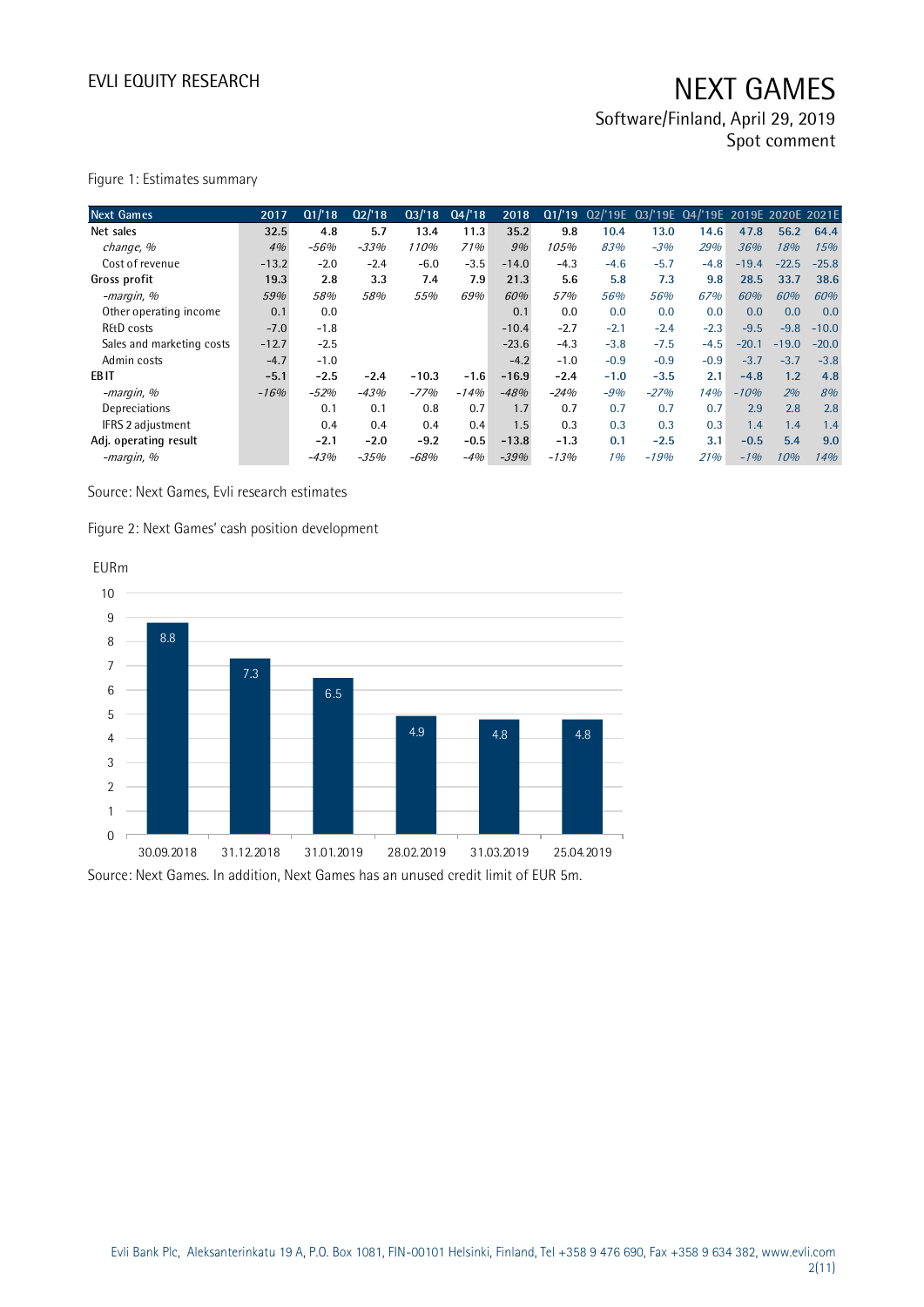| VALUATION RESULTS        | <b>BASE CASE DETAILS</b>    | <b>VALUATION ASSUMPTIONS</b> | ASSUMPTIONS FOR WACC           |      |
|--------------------------|-----------------------------|------------------------------|--------------------------------|------|
| Current share price      | 1.42 PV of Free Cash Flow   | 29 Long-term growth, %       | 2.5 Risk-free interest rate, % | 2.25 |
| DCF share value          | 4.19 PV of Horizon value    | 47 WACC, %                   | 10.6 Market risk premium, %    | 5.8  |
| Share price potential, % | 194.9 Unconsolidated equity | 0 Spread, %                  | 0.5 Debt risk premium, %       | 2.8  |
| Maximum value            | 4.5 Marketable securities   | 7 Minimum WACC, %            | 10.1 Equity beta coefficient   | 1.40 |
| Minimum value            | 3.9 Debt - dividend         | -6 Maximum WACC, %           | 11.1 Target debt ratio, %      | 20   |
| Horizon value, %         | 62.1 Value of stock         | 77 Nr of shares, Mn          | 18.5 Effective tax rate, %     | 20   |

| DCF valuation, EURm         | 2018     | 2019E   | 2020E    | 2021E          | 2022E          | 2023E    | 2024E    | 2025E          | 2026E    | 2027E    | 2028E       | Horizon |
|-----------------------------|----------|---------|----------|----------------|----------------|----------|----------|----------------|----------|----------|-------------|---------|
| Net sales                   | 35       | 48      | 56       | 64             | 72             | 79       | 85       | 90             | 94       | 99       | 101         | 104     |
| Sales growth, %             | 8.5      | 35.8    | 17.5     | 14.6           | 12.0           | 10.0     | 7.5      | 5.0            | 5.0      | 5.0      | 2.5         | 2.5     |
| Operating income (EBIT)     | $-17$    | $-5$    |          | 5              | 11             | 12       | 12       | 13             | 13       | 14       | 14          | 15      |
| EBIT margin, %              | $-48.0$  | $-10.1$ | $2.2\,$  | 7.5            | 15.0           | 15.0     | 14.0     | 14.0           | 14.0     | 14.0     | 14.0        | 14.0    |
| + Depreciation+amort.       |          | 4       | 4        | 4              | 5              | 5        | 6        | 6              |          |          |             |         |
| - Income taxes              |          |         | $\Omega$ | $-1$           | $-2$           | $-2$     | $-2$     | $-3$           | -3       | $-3$     | -3          |         |
| - Change in NWC             |          | 3       |          |                |                |          |          | $\Omega$       | $\Omega$ |          |             |         |
| NWC / Sales, %              | $-4.1$   | $-10.1$ | $-10.1$  | $-10.1$        | $-10.1$        | $-10.1$  | $-10.1$  | $-10.1$        | $-10.1$  | $-10.1$  | $-10.1$     |         |
| + Change in other liabs     | $\Omega$ | 0       | 0        | 0              | $\Omega$       | $\Omega$ | $\Omega$ | $\Omega$       | $\Omega$ | $\Omega$ |             |         |
| - Capital Expenditure       | $-11$    | $-6$    | $-7$     | $-7$           | $-7$           | $-7$     | -8       | -8             | $-8$     | $-9$     | $-9$        | $-9$    |
| Investments / Sales, %      | 32.0     | 13.4    | 11.8     | 10.7           | 10.0           | 9.4      | 9.1      | 9.0            | 9.0      | 8.9      | 8.9         | 8.9     |
| - Other items               | $\Omega$ | 0       | 0        | 0              | 0              | $\Omega$ | 0        | $\Omega$       | 0        | $\Omega$ | $\mathbf 0$ |         |
| $=$ Unlevered Free CF (FCF) | $-26$    | $-3$    | $-1$     | 2              | $\overline{7}$ | 8        | 8        | 9              | 9        | 10       | 10          | 126     |
| = Discounted FCF (DFCF)     |          | $-3$    | $-1$     | $\overline{2}$ | 5              | 5        | 5        | 4              | 4        | 4        | 4           | 47      |
|                             |          |         |          |                |                |          |          |                |          |          |             |         |
| = DFCF min WACC             |          | $-3$    | $-1$     | $\overline{2}$ | 5              | 5        | 5        | $\overline{4}$ | 4        | 4        | 4           | 53      |
| $=$ DFCF max WACC           |          | $-3$    | $-1$     | $\overline{2}$ | 5              | 5        | 4        | 4              | 4        | 4        | 4           | 43      |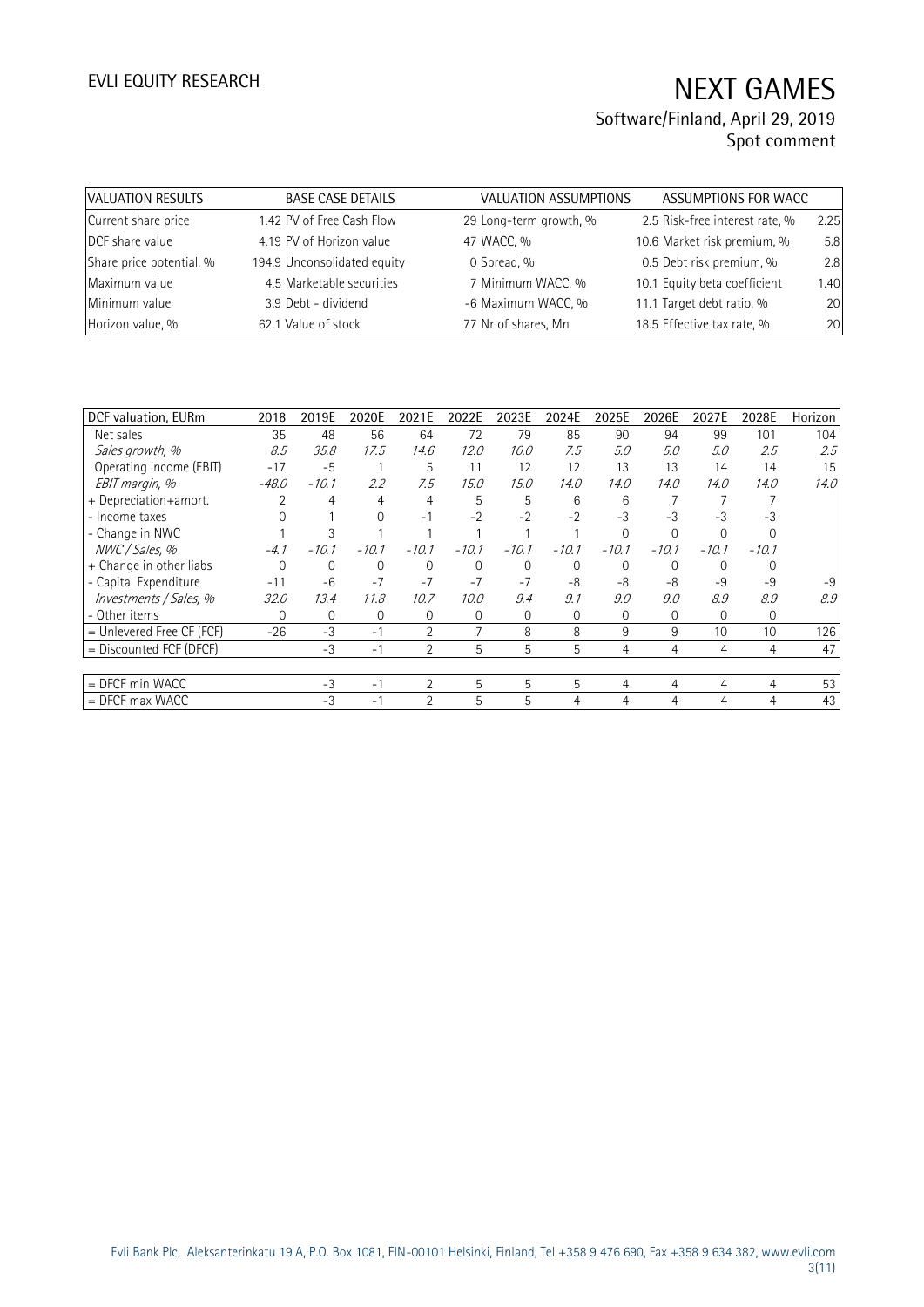| <b>INTERIM FIGURES</b>               |             |              |              |              |          |             |             |         |                |                |                |                |
|--------------------------------------|-------------|--------------|--------------|--------------|----------|-------------|-------------|---------|----------------|----------------|----------------|----------------|
| EVLI ESTIMATES, EURm                 | 201801      | 201802       | 201803       | 201804       | 2018     | 201901      | 2019Q2E     | 2019Q3E | 2019Q4E        | 2019E          | 2020E          | 2021E          |
| Net sales                            | 5           | 6            | 13           | 11           | 35       | 10          | 10          | 13      | 15             | 48             | 56             | 64             |
| EBITDA                               | $-2$        | $-2$         | $-10$        | $-1$         | $-15$    | $-1$        | 0           | $-3$    | 3              | $-1$           | 5              | 9              |
| EBITDA margin (%)                    | $-50.9$     | $-41.8$      | $-71.2$      | $-7.8$       | $-43.3$  | $-14.7$     | $-0.2$      | $-19.8$ | 20.8           | $-2.1$         | 8.8            | 14.3           |
| EBIT                                 | $-3$        | $-2$         | $-10$        | $-2$         | $-17$    | $-2$        | $-1$        | $-4$    | $\overline{2}$ | $-5$           | $\overline{1}$ | 5              |
| EBIT margin (%)                      | $-52.3$     | $-43.0$      | $-77.0$      | $-14.3$      | $-48.0$  | $-24.4$     | $-9.4$      | $-27.1$ | 14.3           | $-10.1$        | 2.2            | 7.5            |
| Net financial items                  | 0           | 0            | $\mathbf{0}$ | 0            | $\Omega$ | $\mathbf 0$ | $\mathbf 0$ | 0       | 0              | $-1$           | $\mathbf{0}$   | $-1$           |
| Pre-tax profit                       | $-2$        | $-2$         | $-10$        | $-2$         | $-17$    | $-3$        | $-1$        | $-4$    | $\overline{2}$ | $-5$           | $\overline{1}$ | $\overline{4}$ |
| Tax                                  | $\mathbf 0$ | $\mathbf{0}$ | $\mathbf{0}$ | $\mathbf{0}$ | $-1$     |             | 0           |         | $\mathbf 0$    | $\overline{1}$ | $\mathbf{0}$   | $-1$           |
| Tax rate (%)                         | $-15.4$     | $-15.8$      | $-2.0$       | $-12.5$      | $-6.9$   | 20.0        | 20.0        | 20.0    | 20.0           | 20.0           | 20.0           | 20.0           |
| Net profit                           | $-3$        | $-3$         | $-11$        | $-2$         | $-18$    | $-2$        | $-1$        | $-3$    | $\overline{2}$ | $-4$           | $\overline{1}$ | 3              |
| EPS                                  | $-0.15$     | $-0.15$      | $-0.57$      | $-0.10$      | $-0.97$  | $-0.11$     | $-0.05$     | $-0.16$ | 0.08           | $-0.23$        | 0.04           | 0.19           |
| EPS adjusted (diluted no. of shares) | $-0.15$     | $-0.15$      | $-0.57$      | $-0.10$      | $-0.97$  | $-0.11$     | $-0.05$     | $-0.16$ | 0.08           | $-0.23$        | 0.04           | 0.19           |
| Dividend per share                   | 0.00        | 0.00         | 0.00         | 0.00         | 0.00     | 0.00        | 0.00        | 0.00    | 0.00           | 0.00           | 0.00           | 0.00           |
| SALES, EURm                          |             |              |              |              |          |             |             |         |                |                |                |                |
| Next Games                           | 5           | 6            | 13           | 11           | 35       | 10          | 10          | 13      | 15             | 48             | 56             | 64             |
| Total                                | 5           | 6            | 13           | 11           | 35       | 10          | 10          | 13      | 15             | 48             | 56             | 64             |
| SALES GROWTH, Y/Y %                  |             |              |              |              |          |             |             |         |                |                |                |                |
| Next Games                           | $-56.2$     | $-33.2$      | 110.4        | 70.5         | 8.5      | 105.3       | 82.8        | $-3.2$  | 29.2           | 35.8           | 17.5           | 14.6           |
| Total                                | $-56.2$     | $-33.2$      | 110.4        | 70.5         | 8.5      | 105.3       | 82.8        | $-3.2$  | 29.2           | 35.8           | 17.5           | 14.6           |
| EBIT, EURm                           |             |              |              |              |          |             |             |         |                |                |                |                |
| Next Games                           | $-3$        | $-2$         | $-10$        | $-2$         | $-17$    | $-2$        | $-1$        | $-4$    | $\overline{2}$ | $-5$           | $\overline{1}$ | 5              |
| Total                                | $-3$        | $-2$         | $-10$        | $-2$         | $-17$    | $-2$        | $-1$        | $-4$    | $\overline{2}$ | $-5$           | $\overline{1}$ | 5              |
| EBIT margin, %                       |             |              |              |              |          |             |             |         |                |                |                |                |
| Next Games                           | $-52.3$     | $-43.0$      | $-77.0$      | $-14.3$      | $-48.0$  | $-24.4$     | $-9.4$      | $-27.1$ | 14.3           | $-10.1$        | 2.2            | 7.5            |
| Total                                | $-52.3$     | $-43.0$      | $-77.0$      | $-14.3$      | $-48.0$  | $-24.4$     | $-9.4$      | $-27.1$ | 14.3           | $-10.1$        | 2.2            | 7.5            |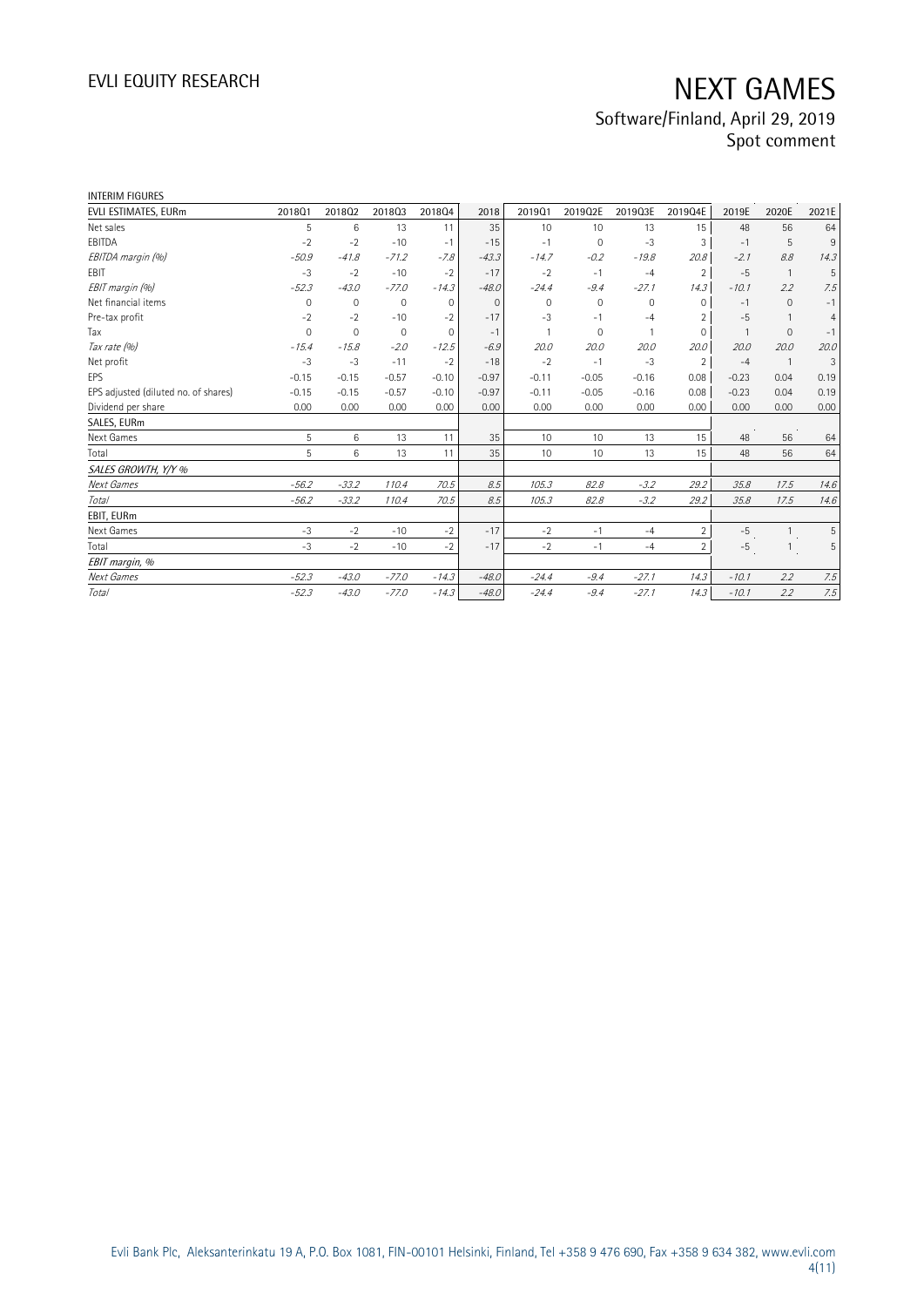| <b>INCOME STATEMENT, EURm</b>            | 2014                | 2015                        | 2016                     | 2017                | 2018           | 2019E               | 2020E          | 2021E               |
|------------------------------------------|---------------------|-----------------------------|--------------------------|---------------------|----------------|---------------------|----------------|---------------------|
| Sales                                    | 0                   | 10                          | 31                       | 32                  | 35             | 48                  | 56             | 64                  |
| Sales growth (%)                         | 0.0                 | 242,600.0                   | 220.5                    | 4.4                 | 8.5            | 35.8                | 17.5           | 14.6                |
| Costs                                    | $-4$                | $-16$                       | $-33$                    | $-37$               | $-50$          | -49                 | $-51$          | $-55$               |
| Reported EBITDA                          | $-4$                | $-7$                        | $-2$                     | $-5$                | $-15$          | $-1$                | 5              | 9                   |
| Extraordinary items in EBITDA            | 0                   | $\mathbf 0$                 | $\mathbf 0$              | $\mathbf 0$         | $\mathbb O$    | $\mathbf 0$         | $\mathbf 0$    | $\mathbf 0$         |
| EBITDA margin (%)                        | $-98,825.0$         | $-68.5$                     | $-6.3$                   | $-14.4$             | $-43.3$        | $-2.1$              | 8.8            | 14.3                |
| Depreciation                             | 0                   | $\mathbf 0$                 | $\mathbf 0$              | $\mathsf{O}\xspace$ | $-2$           | $-4$                | $-4$           | $-4$                |
| EBITA                                    | $-4$                | $-7$                        | $-2$                     | $-5$                | $-17$          | -5                  | 1              | 5                   |
| Goodwill amortization / writedown        | $\mathbf 0$         | $\mathbf 0$                 | $\mathbf 0$              | $\mathbf 0$         | $\mathbf 0$    | $\mathbf 0$         | $\mathbf 0$    | $\mathbf 0$         |
| Reported EBIT                            | $-4$                | $-7$                        | $-2$                     | $-5$                | $-17$          | $-5$                | $\mathbf{1}$   | 5                   |
| EBIT margin (%)                          | $-98,825.0$         | $-72.5$                     | $-7.0$                   | $-15.6$             | $-48.0$        | $-10.1$             | 2.2            | 7.5                 |
| Net financials                           | 0                   | $\mathbf 0$                 | $\mathbf 0$              | $-1$                | $\mathbf 0$    | $-1$                | $\mathbf 0$    | $-1$                |
| Pre-tax profit                           | $-4$                | $-7$                        | $-2$                     | $-6$                | $-17$          | -5                  | 1              | $\overline{4}$      |
| Extraordinary items                      | $\mathsf{O}\xspace$ | $\mathbf 0$                 | $\mathbf 0$              | $\mathbf 0$         | $\mathbf 0$    | $\mathbb O$         | 0              | 0                   |
| Taxes                                    | 0                   | $\mathbf 0$                 | $\overline{c}$           | $\mathbf 0$         | $-1$           | $\mathbf{1}$        | 0              | $-1$                |
| Minority shares                          | $\mathsf{O}\xspace$ | $\mathbf 0$                 | $\mathsf{O}\xspace$      | $\mathbf 0$         | $\mathbf 0$    | $\mathbf 0$         | 0              | $\mathbf 0$         |
| Net profit                               | $-4$                | $-7$                        | 0                        | -6                  | $-18$          | $-4$                | $\mathbf{1}$   | 3                   |
| <b>BALANCE SHEET, EURm</b>               |                     |                             |                          |                     |                |                     |                |                     |
| Assets                                   |                     |                             |                          |                     |                |                     |                |                     |
| Fixed assets                             | $\mathbf{1}$        | $\mathbf{1}$                | 3                        | 8                   | 18             | 20                  | 23             | 26                  |
|                                          |                     |                             |                          |                     |                |                     |                |                     |
| % of sales                               | 24,975              | 9                           | 8                        | 26                  | 51             | 43                  | 42             | 40                  |
| Goodwill                                 | 0                   | $\mathbf 0$                 | $\overline{c}$           | 3                   | 3              | 3                   | 3              | 3                   |
| % of sales                               | 0                   | 0                           | $\overline{\phantom{a}}$ | 10                  | 9              | $\boldsymbol{7}$    | 6              | 5                   |
| Inventory                                | $\mathsf{O}\xspace$ | $\mathbf 0$                 | 0                        | 0                   | $\mathbf 0$    | $\mathsf{O}\xspace$ | 0              | $\overline{0}$      |
| % of sales                               | 0                   | 0                           | 0                        | 0                   | 0              | 0                   | 0              | 0                   |
| Receivables                              | 0                   | 3                           | 6                        | 5                   | 6              | 6                   | 7              | 8                   |
| % of sales                               | 0                   | 34                          | 20                       | 15                  | 18             | 12                  | 12             | 12                  |
| Liquid funds                             | $\overline{c}$      | $\sqrt{5}$                  | 4                        | 26                  | $\overline{7}$ | $\overline{4}$      | 6              | 10                  |
| % of sales                               | 56,825              | 48                          | 12                       | 81                  | 21             | 8                   | 11             | 15                  |
| Total assets<br>Liabilities              | 3                   | $9\,$                       | 17                       | 46                  | 36             | 35                  | 41             | 48                  |
| Equity                                   | $\overline{2}$      | 5                           | 7                        | 39                  | 23             | 19                  | 19             | 23                  |
| % of sales                               | 59,025              | 48                          | 24                       | 121                 | 65             | 39                  | 34             | 35                  |
| Deferred taxes                           | $\mathsf{O}\xspace$ | $\mathbf 0$                 | $\mathbf 0$              | 0                   | $\mathbf 0$    | $\mathbf 0$         | $\mathbf 0$    | $\mathbf 0$         |
| % of sales                               | 0                   | 0                           | 0                        | 0                   | 0              | 0                   | 0              | 0                   |
| Interest bearing debt                    | 0                   | $\mathbf 0$                 | 1                        | 1                   | 6              | 6                   | 10             | 11                  |
| % of sales                               | 3,825               | 4                           | 3                        | $\mathfrak z$       | 16             | 12                  | 17             | 18                  |
| Non-interest bearing current liabilities | $\mathbf{1}$        | $\overline{4}$              | 9                        | 6                   | 8              | 11                  | 12             | 14                  |
| % of sales                               | 18,875              | 37                          | 28                       | 17                  | 22             | 22                  | 22             | 22                  |
| Other interest free debt                 | $\mathsf{O}\xspace$ | $\mathbf 0$                 | $\mathbf 0$              | $\mathbf 0$         | $\mathbf 0$    | $\mathbf 0$         | $\mathbf 0$    | $\circ$             |
| % of sales                               | 0                   | $\mathcal{L}_{\mathcal{L}}$ | 0                        | 0                   | 0              | 0                   | 0              | 0                   |
| Total liabilities                        | 3                   | $9\,$                       | 17                       | 46                  | 36             | 35                  | 41             | 48                  |
| CASH FLOW, EURm                          |                     |                             |                          |                     |                |                     |                |                     |
| + EBITDA                                 | $-4$                | $-7$                        | $-2$                     | $-5$                | $-15$          | $-1$                | 5              | $9\,$               |
| - Net financial items                    | 0                   | $\mathbf 0$                 | $\mathbf 0$              | $-1$                | $\mathbf 0$    | $-1$                | 0              | $-1$                |
| - Taxes                                  | 0                   | 0                           | 0                        | 0                   | 0              | $\mathbf{1}$        | 0              | $-1$                |
| - Increase in Net Working Capital        | $\mathbf{1}$        | $\mathbf 0$                 | $\overline{c}$           | $-2$                | $\mathbf{1}$   | $\sqrt{3}$          | 1              | $\mathbf{1}$        |
| +/- Other                                | $\mathsf{O}\xspace$ | $\mathbf 0$                 | $-1$                     | $\mathbf 0$         | $\mathbf 0$    | $\mathbf 0$         | $\mathbf 0$    | $\mathbf 0$         |
| = Cash flow from operations              | -3                  | $-7$                        | $-1$                     | $-7$                | $-15$          | 3                   | 5              | $\,9$               |
| - Capex                                  | 0                   | $-1$                        | $-3$                     | $-8$                | $-11$          | -6                  | $-7$           | $-7$                |
| - Acquisitions                           | 0                   | $\mathbf 0$                 | $\mathbf 0$              | $\mathbf 0$         | $\mathbf 0$    | $\mathsf{O}\xspace$ | $\mathbf 0$    | $\mathbb O$         |
| + Divestments                            | 0                   | $\mathbf 0$                 | $\mathsf{O}\xspace$      | $\mathsf{O}\xspace$ | $\mathbf 0$    | $\mathbf 0$         | $\mathbf 0$    | $\mathsf{O}\xspace$ |
| = Net cash flow                          | $-3$                | -8                          | $-1$                     | $-15$               | $-27$          | $-4$                | $-1$           | $\overline{2}$      |
| +/- Change in interest-bearing debt      | 0                   | $\mathbb O$                 | $\mathbf{1}$             | $\mathsf{O}\xspace$ | 5              | $\mathbb O$         | $\overline{4}$ | $\overline{2}$      |
| +/- New issues/buybacks                  | $\,6$               | 9                           | 3                        | 38                  | $\overline{2}$ | $\mathsf{O}\xspace$ | $\mathbf 0$    | $\mathsf{O}\xspace$ |
| - Paid dividend                          | 0                   | $\mathbf 0$                 | 0                        | $\mathbf 0$         | $\mathbf 0$    | $\mathbb O$         | $\mathbf 0$    | $\mathbf 0$         |
| +/- Change in loan receivables           | 0                   | 10                          | $\mathsf{O}\xspace$      | $\mathbb O$         | $\mathbf 0$    | $\mathsf{O}\xspace$ | $\mathbf 0$    | $\mathsf{O}\xspace$ |
| Change in cash                           | 3                   | 11                          | 3                        | 23                  | $-20$          | $-3$                | $\overline{c}$ | 3                   |
|                                          |                     |                             |                          |                     |                |                     |                |                     |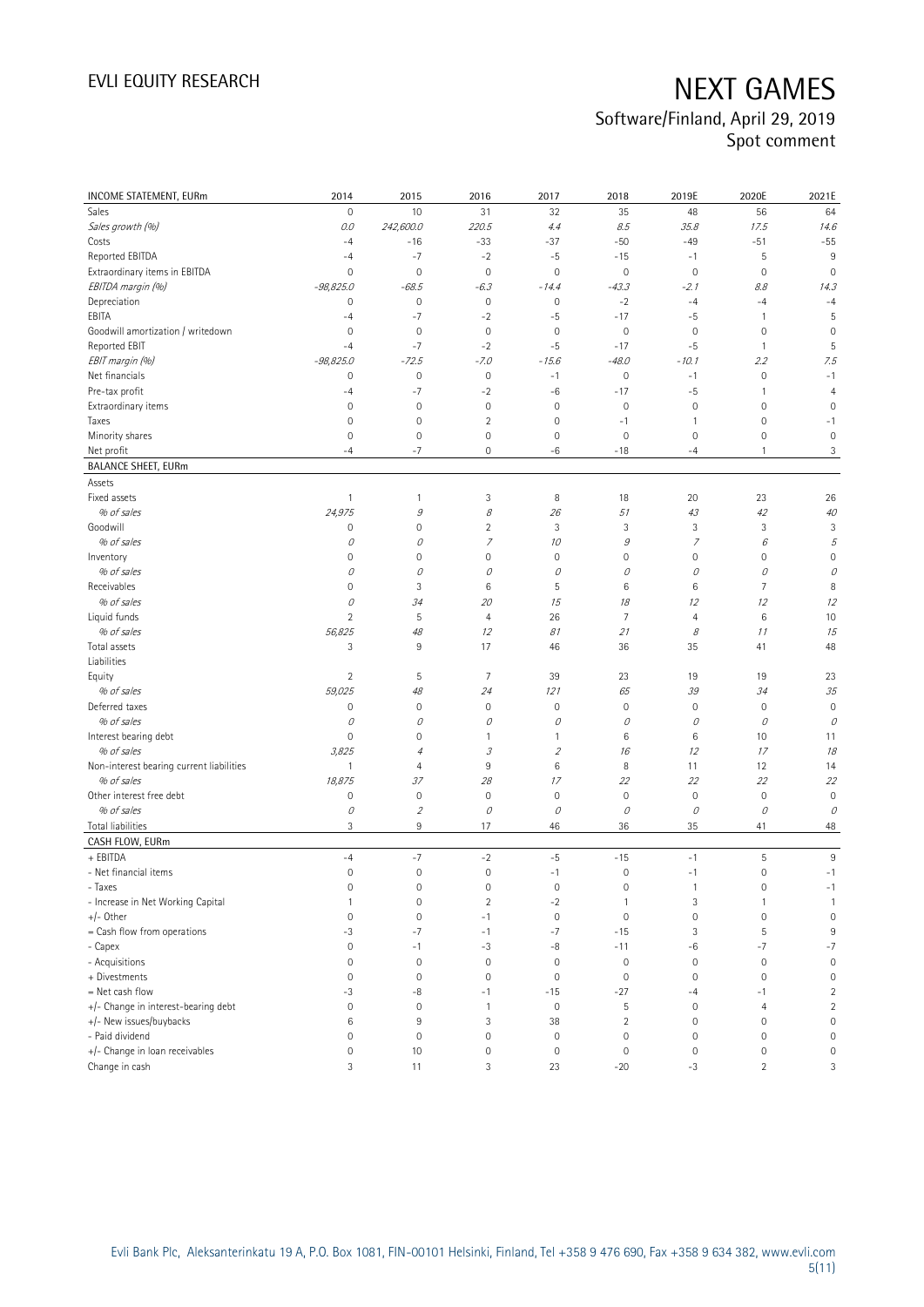| <b>KEY FIGURES</b>                                          | 2015                       | 2016                       | 2017                               | 2018                      | 2019E                      | 2020E                                      | 2021E                      |
|-------------------------------------------------------------|----------------------------|----------------------------|------------------------------------|---------------------------|----------------------------|--------------------------------------------|----------------------------|
| M-cap                                                       | $\mathsf{O}\xspace$        | $\mathbf{0}$               | 168                                | 20                        | 26                         | 26                                         | 26                         |
| Net debt                                                    | $-4$                       | $-3$                       | $-26$                              | $-1$                      | $\overline{2}$             | 3                                          | $\overline{2}$             |
| Enterprise value                                            | $-4$                       | $-3$                       | 143                                | 18                        | 28                         | 30                                         | 28                         |
| Sales                                                       | 10                         | 31                         | 32                                 | 35                        | 48                         | 56                                         | 64                         |
| EBITDA                                                      | $-7$                       | $-2$                       | $-5$                               | $-15$                     | $-1$                       | 5                                          | $9\,$                      |
| EBIT                                                        | $-7$                       | $-2$                       | $-5$                               | $-17$                     | $-5$                       | $\mathbf{1}$                               | 5                          |
| Pre-tax                                                     | $-7$                       | $-2$                       | $-6$                               | $-17$                     | $-5$                       | $\mathbf{1}$                               | $\overline{4}$             |
| Earnings                                                    | $-7$                       | $\mathbf 0$                | $^{\rm -6}$                        | $-18$                     | $-4$                       | $\mathbf{1}$                               | 3                          |
| Book value                                                  | 5                          | $\overline{7}$             | 39                                 | 23                        | 19                         | 19                                         | 23                         |
| Valuation multiples                                         |                            |                            |                                    |                           |                            |                                            |                            |
| EV/sales                                                    | $-0.4$                     | $-0.1$                     | 4.4                                | 0.5                       | 0.6                        | 0.5                                        | 0.4                        |
| EV/EBITDA                                                   | 0.6                        | 1.4                        | $-30.4$                            | $-1.2$                    | $-28.0$                    | 6.0                                        | 3.0                        |
| EV/EBITA                                                    | 0.6                        | 1.2                        | $-28.1$                            | $-1.1$                    | $-5.9$                     | 24.3                                       | 5.8                        |
| EV/EBIT                                                     | 0.6                        | 1.2                        | $-28.1$                            | $-1.1$                    | $-5.9$                     | 24.3                                       | 5.8                        |
| EV/operating cash flow                                      | 0.6                        | 3.2                        | $-20.7$                            | $-1.2$                    | 8.5                        | 5.3                                        | 3.1                        |
| EV/cash earnings                                            | 0.6                        | 1.4                        | $-25.9$                            | $-1.2$                    | $-57.3$                    | 6.7                                        | 3.6                        |
| P/E                                                         | 0.0                        | 0.0                        | $-30.1$                            | $-1.1$                    | $-6.1$                     | 39.3                                       | 7.6                        |
| P/E excl. goodwill                                          | 0.0                        | 0.0                        | $-30.1$                            | $-1.1$                    | $-6.1$                     | 39.3                                       | 7.6                        |
| P/B                                                         | 0.0                        | 0.0                        | 4.3                                | 0.9                       | 1.4                        | 1.4                                        | 1.2                        |
| P/sales                                                     | 0.0                        | 0.0                        | 5.2                                | 0.6                       | 0.5                        | 0.5                                        | 0.4                        |
| P/CF                                                        | 0.0                        | 0.0                        | $-24.4$                            | $-1.3$                    | 7.9                        | 4.7                                        | 2.9                        |
| Target EV/EBIT                                              | O.O                        | 0.0                        | 0.0                                | 0.0                       | $-6.2$                     | 25.5                                       | 6.1                        |
| Target P/E                                                  | $0.0\,$                    | 0.0                        | 0.0                                | O.O                       | $-6.5$                     | 41.6                                       | 8.0                        |
| Target P/B                                                  | $0.0\,$                    | 0.0                        | 0.0                                | 0.0                       | 1.5                        | 1.4                                        | 1.2                        |
| Per share measures                                          |                            |                            |                                    |                           |                            |                                            |                            |
|                                                             |                            |                            |                                    |                           | 18,503                     |                                            |                            |
| Number of shares                                            | 2,449                      | 3,325                      | 18,219                             | 18,503                    |                            | 18,503                                     | 18,503                     |
|                                                             |                            |                            |                                    |                           |                            |                                            |                            |
| Number of shares (diluted)<br>EPS                           | 2,449<br>$-2.81$           | 3,325<br>0.03              | 18,219<br>$-0.34$                  | 18,503<br>$-0.97$         | 18,503<br>$-0.23$          | 18,503<br>0.04                             | 18,503<br>0.19             |
|                                                             | $-2.81$                    | $-0.27$                    | $-0.31$                            | $-0.97$                   | $-0.23$                    | 0.04                                       | 0.19                       |
| EPS excl. goodwill<br>Cash EPS                              | $-2.65$                    | $-0.60$                    | $-0.30$                            | $-0.82$                   | $-0.03$                    | 0.24                                       | 0.42                       |
|                                                             | $-2.74$                    | $-0.26$                    | $-0.38$                            | $-0.79$                   | 0.18                       | 0.30                                       | 0.49                       |
| Operating cash flow per share<br>Capital employed per share | 0.17                       | 1.11                       | 0.73                               | 1.13                      | 1.09                       | 1.20                                       | 1.30                       |
| Book value per share                                        | 1.90                       | 2.22                       | 2.16                               | 1.24                      | 1.00                       | 1.04                                       | 1.23                       |
|                                                             | 1.90                       | 1.55                       | 1.98                               | 1.06                      | 0.82                       | 0.86                                       | 1.05                       |
| Book value excl. goodwill<br>Dividend per share             | 0.00                       | 0.00                       | 0.00                               | 0.00                      | 0.00                       | 0.00                                       | 0.00                       |
| Dividend payout ratio, %                                    | 0.0                        | 0.0                        | 0.0                                | 0.0                       | 0.0                        | 0.0                                        | 0.0                        |
| Dividend yield, %                                           | 0.0                        | 0.0                        | 0.0                                | 0.0                       | 0.0                        | 0.0                                        | 0.0                        |
|                                                             |                            |                            |                                    |                           |                            |                                            |                            |
| Efficiency measures<br>ROE                                  | $-196.2$                   | 1.6                        | $-26.2$                            | $-58.0$                   | $-20.7$                    | 3.5                                        | 16.5                       |
| <b>ROCE</b>                                                 | $-176.2$                   | $-32.7$                    | $-20.9$                            | $-49.2$                   | $-18.1$                    | 4.6                                        | 15.4                       |
|                                                             |                            |                            |                                    |                           |                            |                                            |                            |
| Financial ratios                                            |                            |                            |                                    |                           |                            |                                            |                            |
| Capex/sales, %                                              | 11.2                       | 10.3                       | 23.9                               | 32.0                      | 13.4                       | 11.8                                       | 10.7                       |
| Capex/depreciation excl. goodwill,%                         | 277.1                      | 392.5                      | 1,739.9                            | 680.7                     | 168.4                      | 177.7                                      | 159.2                      |
| Net debt/EBITDA, book-weighted                              | 0.6<br>0.0                 | 1.4<br>0.0                 | 5.5<br>0.0                         | 0.1<br>0.3                | $-2.0$<br>0.2              | 0.7<br>0.4                                 | 0.2<br>0.4                 |
| Debt/equity, market-weighted                                | 52.7                       | 50.9                       | 88.7                               | 62.7                      | 53.1                       | 46.7                                       | 47.0                       |
| Equity ratio, book-weighted                                 |                            |                            |                                    |                           | 0.11                       |                                            |                            |
| Gearing                                                     | $-0.90$<br>$\mathbf 0$     | $-0.37$<br>$\mathbf{0}$    | $-0.65$<br>$\mathbf 0$             | $-0.07$<br>$\overline{0}$ | $\mathbf 0$                | 0.18<br>$\mathbf 0$                        | 0.07<br>$\mathbf 0$        |
| Number of employees, average                                |                            |                            |                                    |                           |                            |                                            |                            |
| Sales per employee, EUR<br>EBIT per employee, EUR           | $\mathbf 0$<br>$\mathbf 0$ | $\mathbf 0$<br>$\mathbf 0$ | $\mathbf 0$<br>$\mathsf{O}\xspace$ | $\mathsf{O}\xspace$<br>0  | $\mathbf 0$<br>$\mathbf 0$ | $\mathsf{O}\xspace$<br>$\mathsf{O}\xspace$ | $\mathbf 0$<br>$\mathbf 0$ |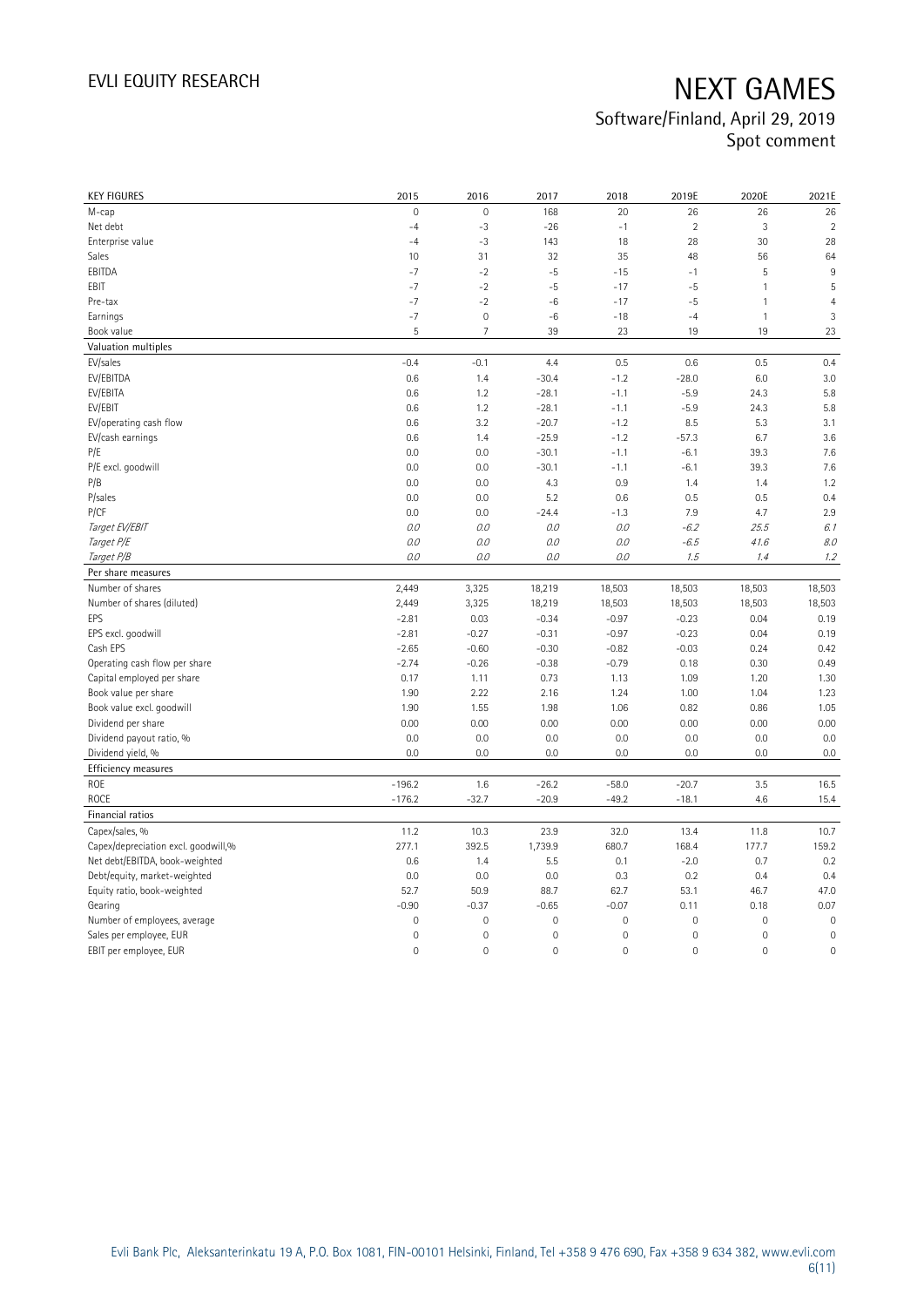## EVLI EQUITY RESEARCH NEXT GAMES Software/Finland, April 29, 2019 Spot comment

COMPANY DESCRIPTION: Next Games is a Finland-based developer and publisher of licensed mobile games. The Company develops games in cooperation with the license owners of the entertainment products, for instance a television series. The company's current live games include The Walking Dead No Man's Land and the Walking Dead: Our World along with four new projects under development.

#### INVESTMENT CASE:

| <b>OWNERSHIP STRUCTURE</b>                 | <b>SHARES</b> | <b>EURm</b> | 0/0     |
|--------------------------------------------|---------------|-------------|---------|
| Ovaskainen Jari Juhani Rainer              | 3,093,110     | 4.392       | 16.7%   |
| IDG Ventures USA III, L.P.                 | 1,188,306     | 1.687       | 6.4%    |
| Hiitola Kalle Johannes                     | 942,896       | 1.339       | 5.1%    |
| Achrén Joakim Tomas Johan                  | 940,818       | 1.336       | $5.1\%$ |
| Achrén Mikael Jan Kennet                   | 911,862       | 1.295       | 4.9%    |
| Jumisko Jaakko Ensio                       | 861,426       | 1.223       | 4.7%    |
| Ilmarinen Mutual Pension Insurance Company | 546,224       | 0.776       | 3.0%    |
| Varma Mutual Pension Insurance Company     | 380,000       | 0.540       | 2.1%    |
| Nuard Ventures Oy                          | 364,000       | 0.517       | 2.0%    |
| Vaah Holdings Oy                           | 266,720       | 0.379       | 1.4%    |
| Ten largest                                | 9,495,362     | 13.483      | 51%     |
| Residual                                   | 9,007,952     | 12.791      | 49%     |
| Total                                      | 18,503,314    | 26.275      | 100%    |

| <b>EARNINGS CALENDAR</b>     |                                   |
|------------------------------|-----------------------------------|
| July 26, 2019                | Q <sub>2</sub> report             |
| November 01, 2019            | Q3 report                         |
|                              |                                   |
|                              |                                   |
| <b>OTHER EVENTS</b>          |                                   |
| May 21, 2019                 | AGM                               |
|                              |                                   |
| <b>COMPANY MISCELLANEOUS</b> |                                   |
| CEO: Teemu Huuhtanen         | Kansakoulukatu 10, 00100 Helsinki |
| CFO: Annina Salvén           | Tel:                              |

IR:

Evli Bank Plc, Aleksanterinkatu 19 A, P.O. Box 1081, FIN-00101 Helsinki, Finland, Tel +358 9 476 690, Fax +358 9 634 382, [www.evli.com](http://www.evli.com/) 7(11)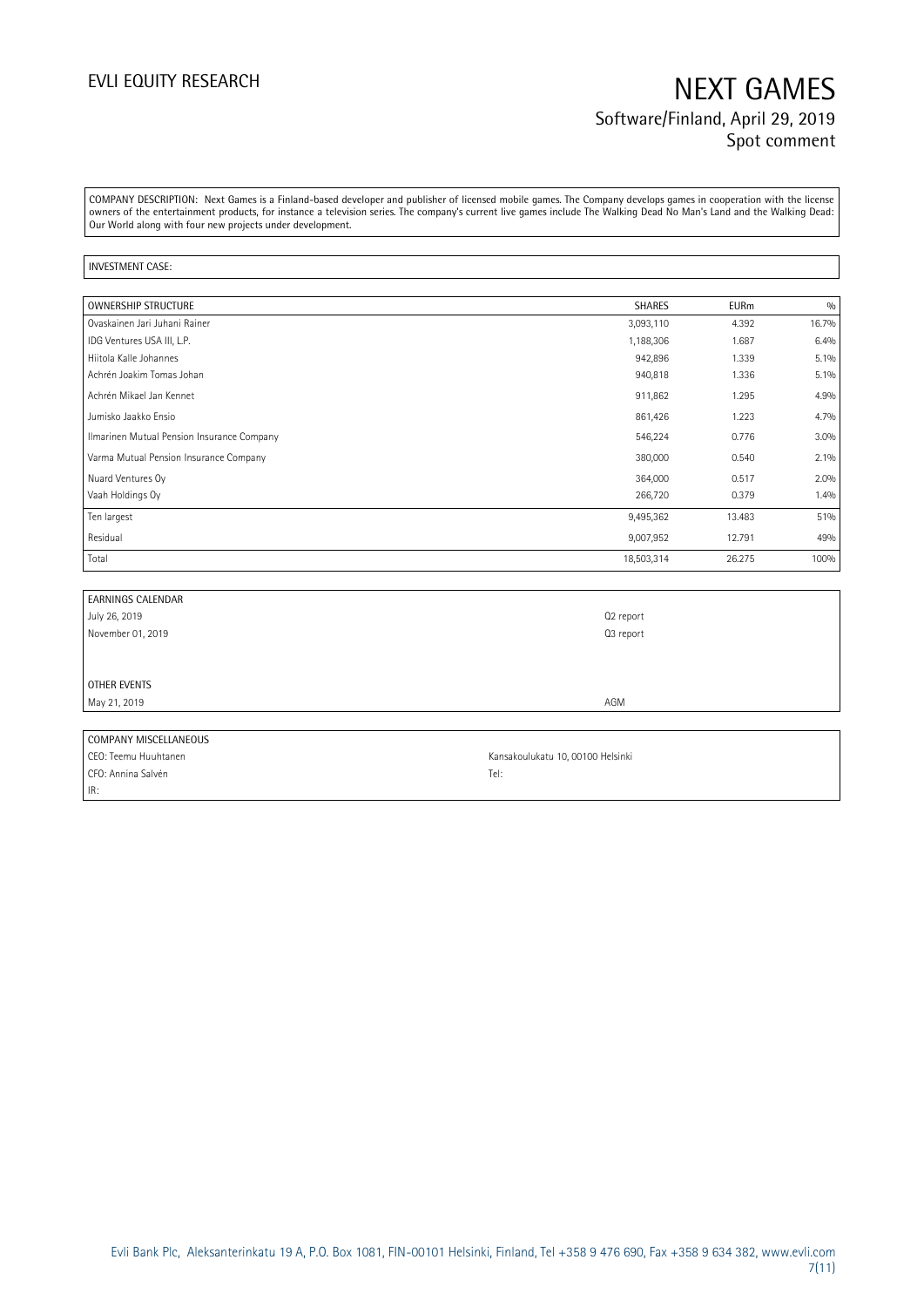# EVLI EQUITY RESEARCH NEXT GAMES Software/Finland, April 29, 2019

Spot comment

### DEFINITIONS

| P/E                                                                                | EPS                                                          |
|------------------------------------------------------------------------------------|--------------------------------------------------------------|
| Price per share                                                                    | Profit before extraordinary items and taxes                  |
| Earnings per share                                                                 | $-$ income taxes $+$ minority interest                       |
|                                                                                    | Number of shares                                             |
|                                                                                    |                                                              |
| P/Sales                                                                            | <b>DPS</b>                                                   |
| Market cap                                                                         | Dividend for the financial period per share                  |
| Sales                                                                              |                                                              |
|                                                                                    |                                                              |
| P/BV                                                                               | <b>CEPS</b>                                                  |
| Price per share                                                                    | Gross cash flow from operations                              |
| Shareholders' equity + taxed provisions per share                                  | Number of shares                                             |
|                                                                                    |                                                              |
| P/CF                                                                               | EV/Share                                                     |
| Price per share                                                                    | Enterprise value                                             |
| Operating cash flow per share                                                      | Number of shares                                             |
|                                                                                    |                                                              |
|                                                                                    |                                                              |
| EV (Enterprise value)<br>Market cap + net debt + minority interest at market value | Sales/Share<br>Sales                                         |
|                                                                                    |                                                              |
| - share of associated companies at market value                                    | Number of shares                                             |
|                                                                                    |                                                              |
| Net debt                                                                           | EBITDA/Share                                                 |
| Interest bearing debt - financial assets                                           | Earnings before interest, tax, depreciation and amortisation |
|                                                                                    | Number of shares                                             |
|                                                                                    |                                                              |
| EV/Sales                                                                           | EBIT/Share                                                   |
| Enterprise value                                                                   | Operating profit                                             |
| <b>Sales</b>                                                                       | Number of shares                                             |
|                                                                                    |                                                              |
| EV/EBITDA                                                                          | EAFI/Share                                                   |
| Enterprise value                                                                   | Pretax profit                                                |
| Earnings before interest, tax, depreciation and amortisation                       | Number of shares                                             |
|                                                                                    |                                                              |
| EV/EBIT                                                                            | Capital employed/Share                                       |
| Enterprise value                                                                   | Total assets - non interest bearing debt                     |
| Operating profit                                                                   | Number of shares                                             |
|                                                                                    |                                                              |
| Div yield, %                                                                       | Total assets                                                 |
| Dividend per share                                                                 | Balance sheet total                                          |
| Price per share                                                                    |                                                              |
|                                                                                    |                                                              |
| Payout ratio, %                                                                    | Interest coverage (x)                                        |
| Total dividends                                                                    | Operating profit                                             |
| Earnings before extraordinary items and taxes - income taxes + minority interest   | Financial items                                              |
|                                                                                    |                                                              |
| Net cash/Share                                                                     | Asset turnover (x)                                           |
| Financial assets - interest bearing debt                                           | Turnover                                                     |
| Number of shares                                                                   | Balance sheet total (average)                                |
|                                                                                    |                                                              |
| ROA, %                                                                             | Debt/Equity, %                                               |
| Operating profit + financial income + extraordinary items                          | Interest bearing debt                                        |
| Balance sheet total - interest free short term debt                                | Shareholders' equity + minority interest + taxed provisions  |
| - long term advances received and accounts payable (average)                       |                                                              |
|                                                                                    |                                                              |
| ROCE, %                                                                            | Equity ratio, %                                              |
| Profit before extraordinary items + interest expenses + other financial costs      | Shareholders' equity + minority interest + taxed provisions  |
| Balance sheet total - non interest bearing debt (average)                          | Total assets - interest free loans                           |
|                                                                                    |                                                              |
| ROE, %                                                                             | CAGR, %                                                      |
| Profit before extraordinary items and taxes-income taxes                           | Cumulative annual growth rate $=$ Average growth per year    |
| Shareholders' equity + minority interest + taxed provisions (average)              |                                                              |
|                                                                                    |                                                              |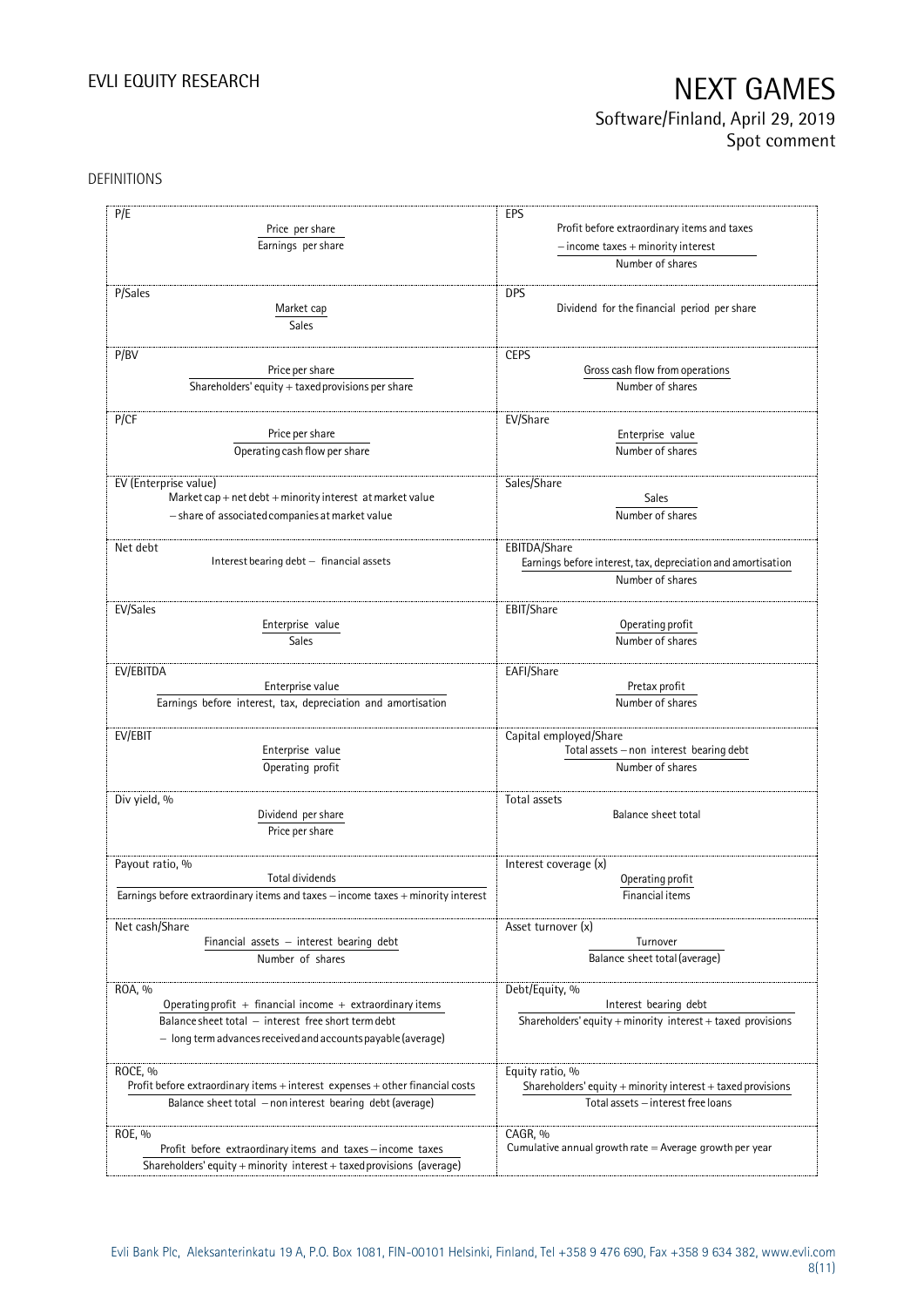## EVLI EQUITY RESEARCH NEXT GAMES Software/Finland, April 29, 2019 Spot comment

#### Important Disclosures

Evli Research Partners Plc ("ERP") uses 12-month target prices. Target prices are defined by utilizing analytical techniques based on financial theory including (but not limited to) discounted cash flow analysis and comparative valuation. The selection of valuation methods depends on different circumstances. Target prices may be altered on the basis of new information coming to light in the underlying company or changes in interest rates, changes in foreign exchange rates, other securities prices or market indices or outlook for the aforementioned factors or other factors that may change the conditions of financial markets. Recommendations and changes by analysts are available at <https://research.evli.com/JasperAllModels.action?authParam=key;461&authParam=x;G3rNagWrtf7K&authType=3> Investment recommendations are defined as follows: Target price compared to share price Recommendation<br>  $\leq 10\%$  $\langle 5, 10, 10 \rangle$  SELL<br>  $\langle -10, 1, 10 \rangle$   $\langle 6, 10 \rangle$   $\langle 10, 10 \rangle$  $-10 - (+10) \%$  HOL<br>  $> 10 \%$  RIJY  $> 10\%$ ERP's investment recommendation of the analyzed company is updated at least 2 timer per year. 60% 53% 50% 39% 40% 30% 20% 8% 10%  $0%$ Sell Hold Buy

The graph above shows the distribution of ERP's recommendations of companies under coverage in 1st of February 2019. If recommendation is not given, it is not mentioned here.

#### Name(s) of the analyst(s): Salokivi

This research report has been prepared by Evli Research Partners Plc ("ERP" or "Evli Research"). ERP is a subsidiary of Evli Bank Plc. Production of the investment recommendation has been concluded on 29.4.2019, 7.30. This report has been published on 29.4.2019, 8:00.

None of the analysts contributing to this report, persons under their guardianship or corporations under their control have a position in the shares of the company or related securities.

The date and time for any price of financial instruments mentioned in the recommendation refer to the previous trading day's closing price(s) unless otherwise stated in the report.

Each analyst responsible for the content of this report assures that the expressed views accurately reflect the personal views of each analyst on the covered companies and securities. Each analyst assures that (s)he has not been, nor are or will be, receiving direct or indirect compensation related to the specific recommendations or views contained in this report.

Companies in the Evli Group, affiliates or staff of companies in the Evli Group, may perform services for, solicit business from, hold long or short positions in, or otherwise be interested in the investments (including derivatives) of any company mentioned in the publication or report.

Neither ERP nor any company within the Evli Group have managed or co-managed a public offering of the company's securities during the last 12 months prior to, received compensation for investment banking services from the company during the last 12 months prior to the publication of the research report.

ERP may pursue an assignment from the issuer(s) of the financial instruments mentioned in the recommendation or this report. These assignments may have a limited economic or financial impact on ERP and/or Evli. Under such assignments ERP may perform services including, but not limited to, arranging investor meetings or –events, investor relations communication advisory and production of research material.

ERP has signed an agreement with the issuer of the financial instruments mentioned in the recommendation, which includes production of research reports. This assignment has a limited economic and financial impact on ERP and/or Evli. Under the assignment ERP performs services including, but not limited to,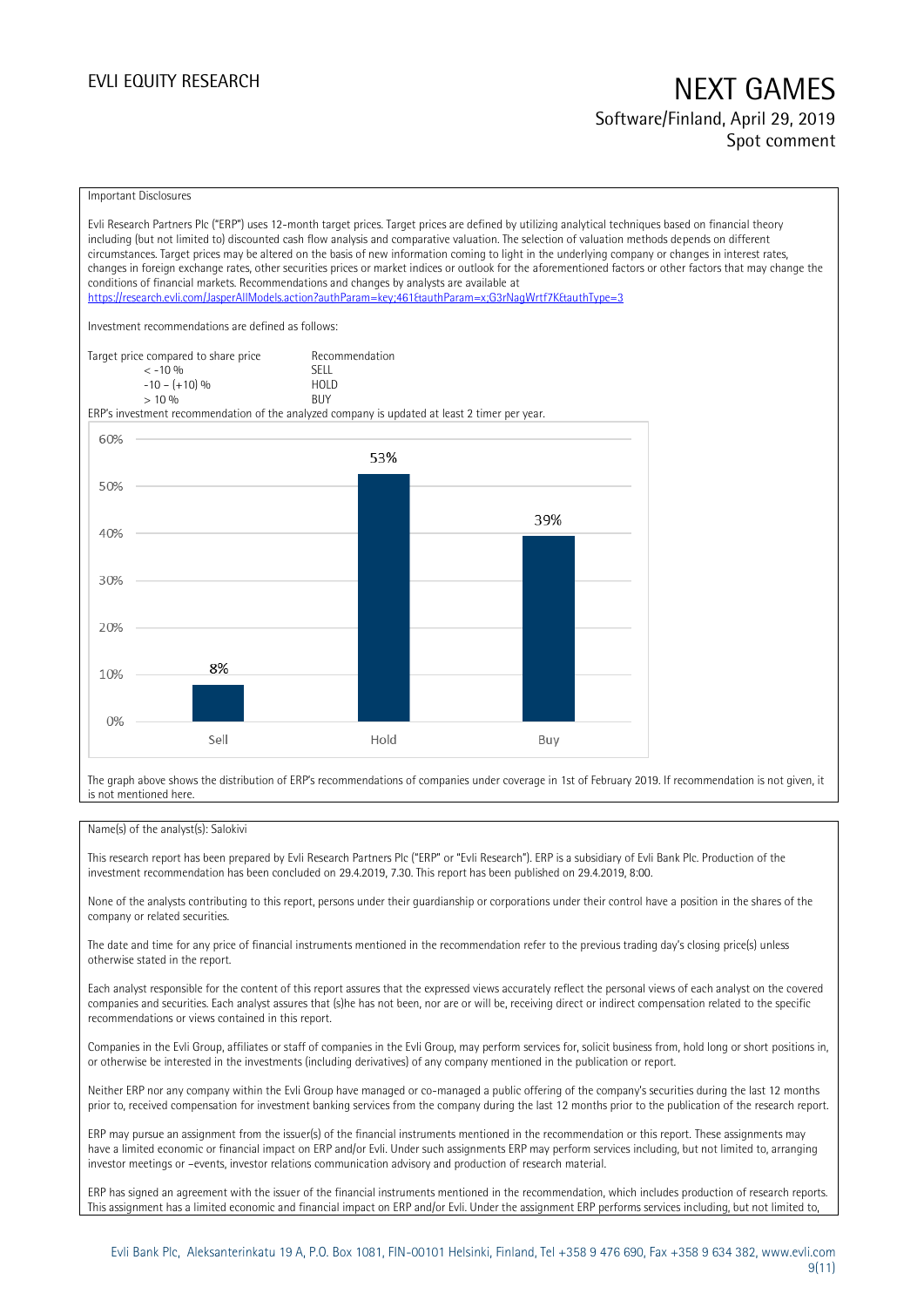## EVLI EQUITY RESEARCH NEXT GAMES Software/Finland, April 29, 2019 Spot comment

arranging investor meetings or –events, investor relations communication advisory and production of research material.

ERP or another company within the Evli Group does not have an agreement with the company to perform market making services.

For the prevention and avoidance of conflicts of interests with respect to this report, there is an information barrier (Chinese wall) between Investment Research and Corporate Finance units concerning unpublished investment banking services to the company. The remuneration of the analyst(s) is not tied directly or indirectly to investment banking transactions performed by Evli Bank Plc or any company within Evli Group.

This report has not been disclosed to the company prior to its dissemination.

This report is provided and intended for informational purposes only and may not be used or considered under any circumstances as an offer to sell or buy any securities or as advice to trade any securities.

This report is based on sources ERP considers to be correct and reliable. The sources include information providers Reuters and Bloomberg, stock-exchange releases from the companies and other company news, Statistics Finland and articles in newspapers and magazines. However, ERP does not guarantee the materialization, correctness, accuracy or completeness of the information, opinions, estimates or forecasts expressed or implied in the report. In addition, circumstantial changes may have an influence on opinions and estimates presented in this report. The opinions and estimates presented are valid at the moment of their publication and they can be changed without a separate announcement. Neither ERP nor any company within the Evli Group are responsible for amending, correcting or updating any information, opinions or estimates contained in this report. Neither ERP nor any company within the Evli Group will compensate any direct or consequential loss caused by or derived from the use of the information represented in this publication.

All information published in this report is for the original recipient's private and internal use only. ERP reserves all rights to the report. No part of this publication may be reproduced or transmitted in any form or by any means, electronic, mechanical, photocopying, recording or otherwise, or stored in any retrieval system of any nature, without the written permission of ERP.

This report or its copy may not be published or distributed in Australia, Canada, Hong Kong, Japan, New Zealand, Singapore or South Africa. The publication or distribution of this report in certain other jurisdictions may also be restricted by law. Persons into whose possession this report comes are required to inform themselves about and to observe any such restrictions.

Evli Bank Plc is not registered as a broker-dealer with the U. S. Securities and Exchange Commission ("SEC"), and it and its analysts are not subject to SEC rules on securities analysts' certification as to the currency of their views reflected in the research report. Evli Bank is not a member of the Financial Industry Regulatory Authority ("FINRA"). It and its securities analysts are not subject to FINRA's rules on Communications with the Public and Research Analysts and Research Reports and the attendant requirements for fairness, balance and disclosure of potential conflicts of interest. This research report is only being offered in U.S. by Auerbach Grayson & Company, LLC (Auerbach Grayson) to Major U.S. Institutional Investors and is not available to, and should not be used by, any U.S. person or entity that is not a Major U.S. Institutional Investor. Auerbach Grayson is a broker-dealer registered with the U.S. Securities and Exchange Commission and is a member of the FINRA. U.S. entities seeking more information about any of the issuers or securities discussed in this report should contact Auerbach Grayson. The securities of non-U.S. issuers may not be registered with or subject to SEC reporting and other requirements.

ERP is not a supervised entity but its parent company Evli Bank Plc is supervised by the Finnish Financial Supervision Authority.